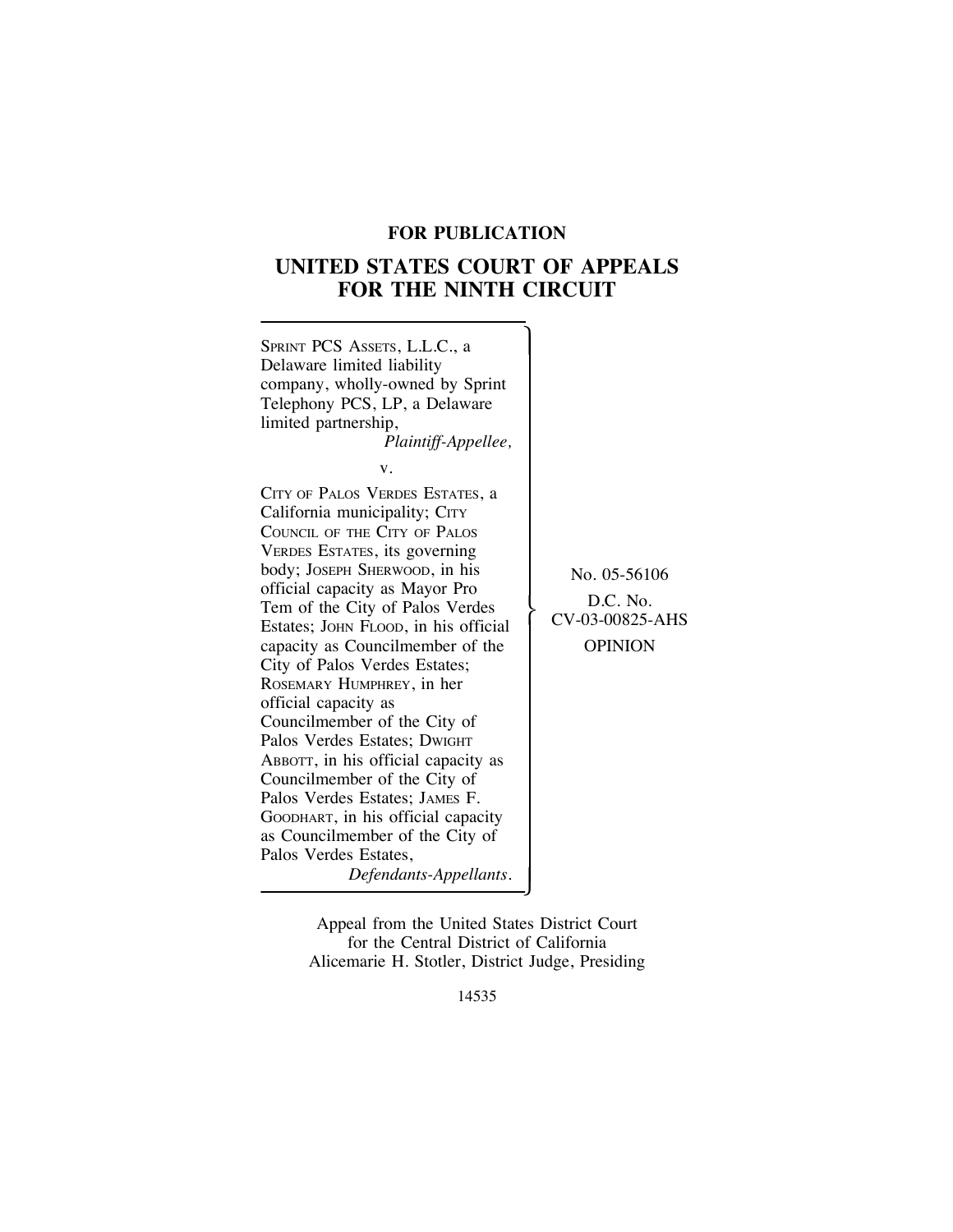14536 SPRINT PCS ASSETS v. PALOS VERDES ESTATES

Argued and Submitted July 6, 2009—Pasadena, California

Filed October 14, 2009

Before: Barry G. Silverman, Kim McLane Wardlaw, and Jay S. Bybee, Circuit Judges.

Opinion by Judge Wardlaw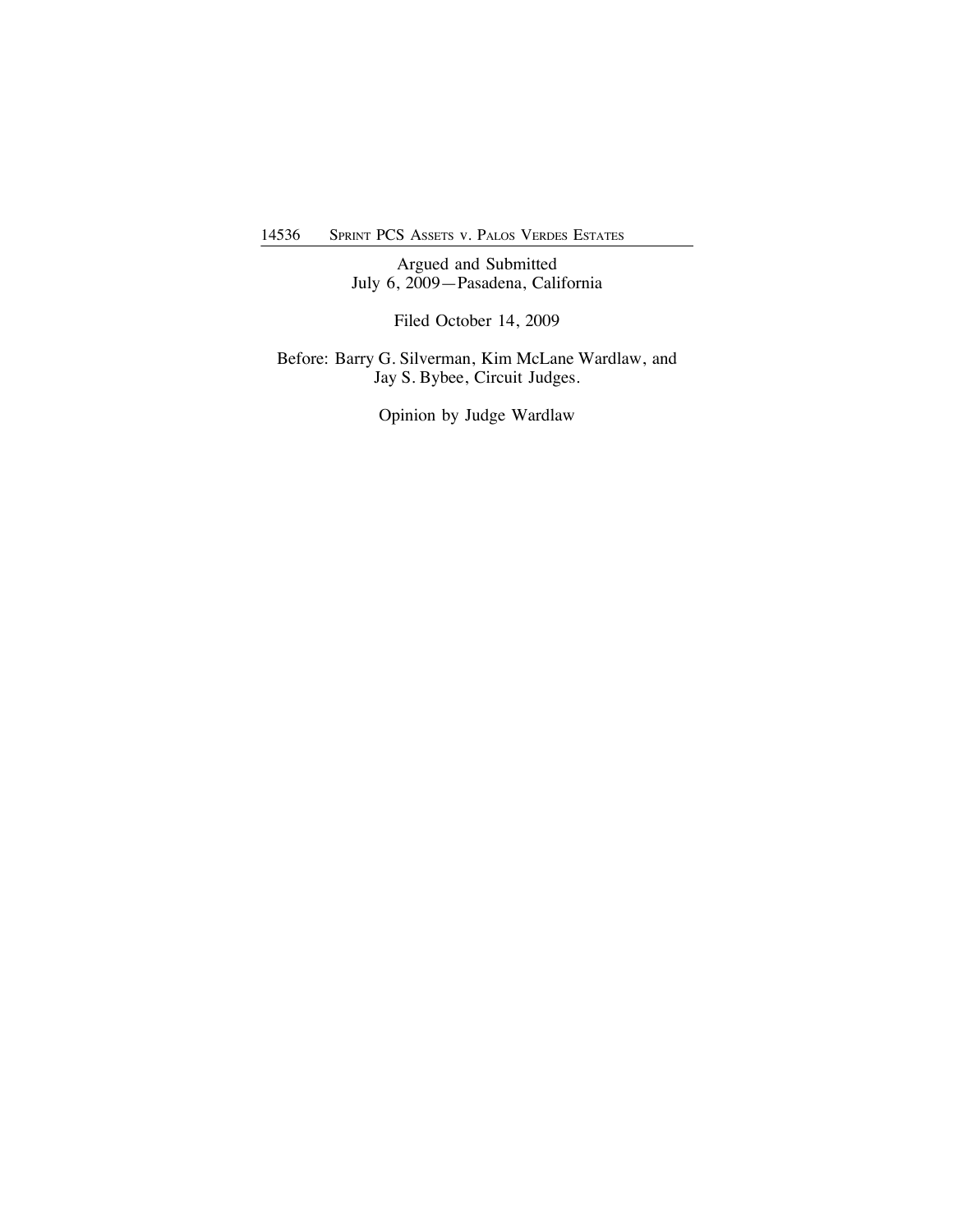# **COUNSEL**

Scott J. Grossberg, Richard R. Clouse, Amy R. von Kelsch-Berk, and Angelica A. Arias of Cihigoyenetche, Grossberg & Clouse, Ranco Cucamonga, California, and Daniel P. Barer of Pollak, Vida & Fisher, Los Angeles, California, for the appellants.

John J. Flynn III, Gregory W. Sanders, and Michael W. Shonafelt of Nossaman, Guthner, Knox & Elliott, LLP, Irvine, California, for the appellee.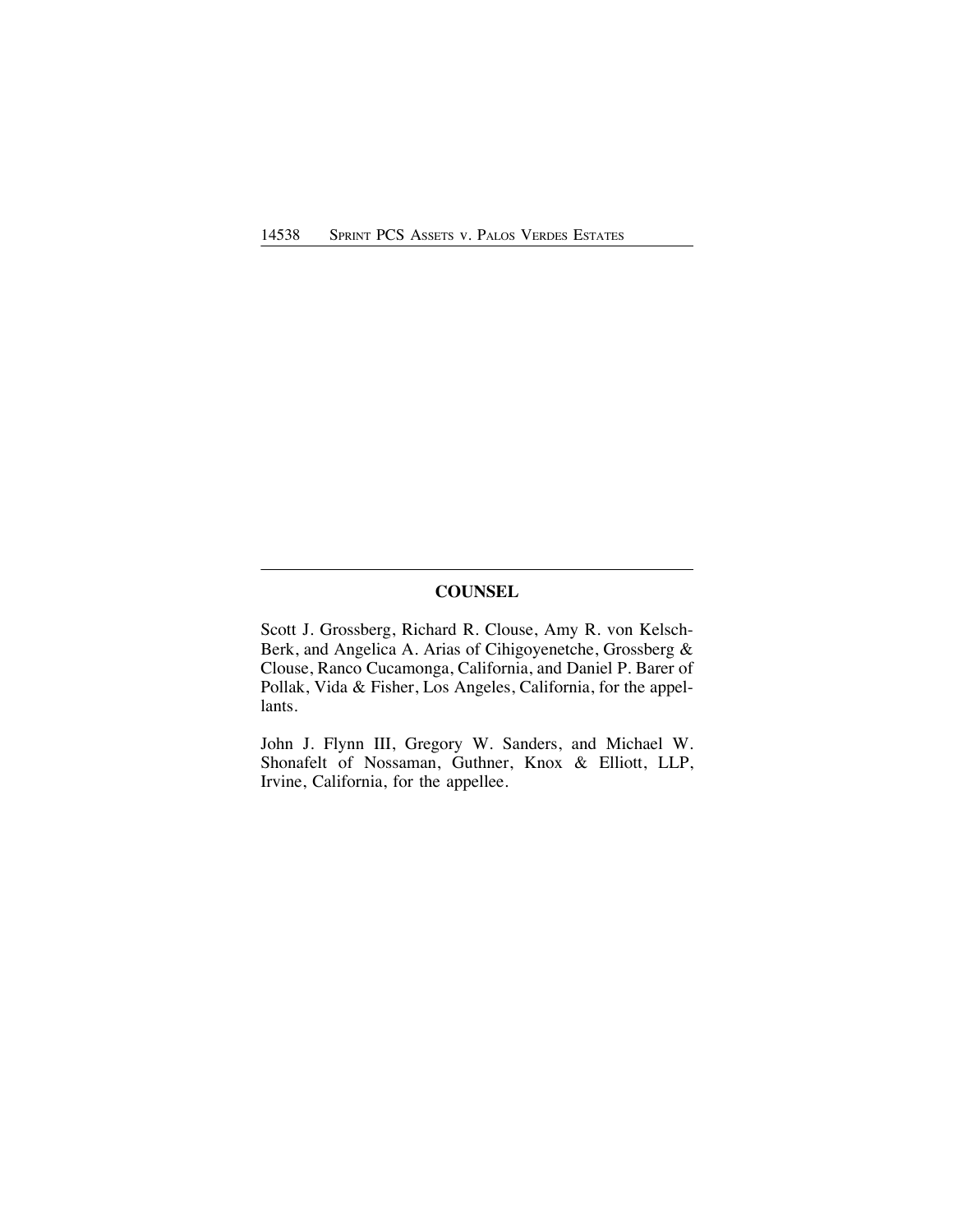#### **OPINION**

#### WARDLAW, Circuit Judge:

The City of Palos Verdes Estates ("City") appeals the grant of summary judgment in favor of Sprint PCS Assets, L.L.C. ("Sprint"). We must decide whether the district court erred in concluding that the City violated the Telecommunications Act of 1996 ("TCA"), Pub. L. No. 104-104, 110 Stat. 56 (codified as amended in various sections of U.S.C. titles 15, 18, and 47), when it denied Sprint permission to construct two wireless telecommunications facilities in the City's public rightsof-way. Specifically, we must decide (1) whether the City's denial is supported by substantial evidence, as required by 47 U.S.C.  $\S 332(c)(7)(B)(iii)$ , and (2) whether the City's denial constitutes a prohibition on the provision of wireless service in violation of 47 U.S.C.  $\S$ § 253(a) and 332(c)(7)(B)(i)(II). Because the City's denial is supported by substantial evidence, and because disputed issues of material fact preclude a finding that the decision amounted to a prohibition on the provision of wireless service, we reverse and remand.

### **I. FACTUAL AND PROCEDURAL BACKGROUND**

The City is a planned community, about a quarter of which consists of public rights-of-way that were designed not only to serve the City's transportation needs, but also to contribute to its aesthetic appeal. In 2002 and 2003, Sprint applied for permits to construct wireless telecommunications facilities ("WCF") in the City's public rights-of-way. The City granted eight permit applications but denied two others, which are at issue in this appeal. One of the proposed WCFs would be constructed on Via Azalea, a narrow residential street, and the other would be constructed on Via Valmonte, one of the four main entrances to the City. Sprint acknowledged that it already served four thousand customers in the City with its existing network but stated that the proposed WCFs were nonetheless needed to replace its existing infrastructure.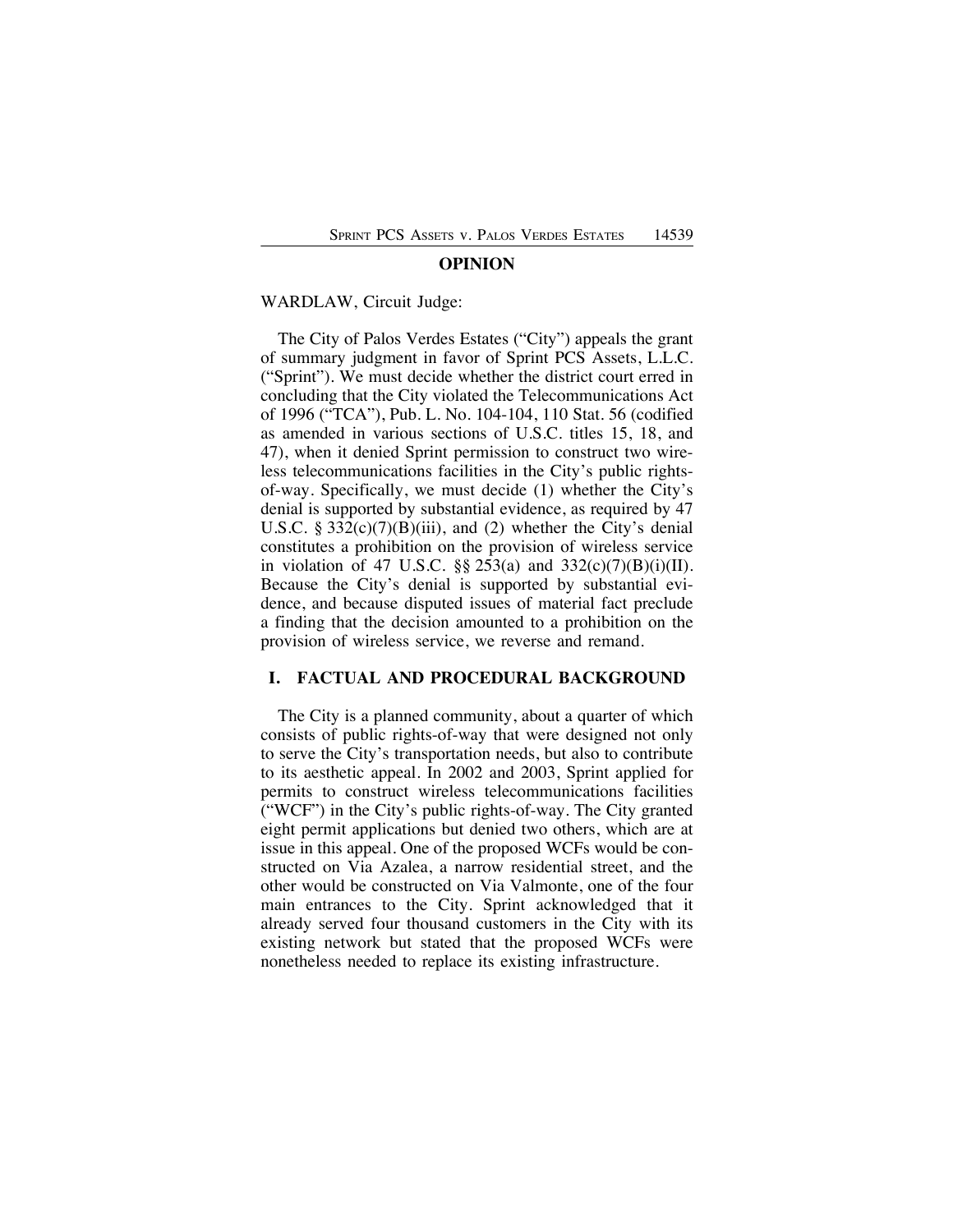A City ordinance ("Ordinance") provides that WCF permit applications may be denied for "adverse aesthetic impacts arising from the proposed time, place, and manner of use of the public property." Palos Verdes Estates, Cal., Ordinances ch. 18.55.040(B)(1). Under the Ordinance, the City's Public Works Director ("Director") denied Sprint's WCF permit applications, concluding that the proposed WCFs were not in keeping with the City's aesthetics. The City Planning Commission affirmed the Director's decision in a unanimous vote.

Sprint appealed to the City Council ("Council"), which received into evidence a written staff report that detailed the potential aesthetic impact of the proposed WCFs and summarized the results of a "drive test," which confirmed that cellular service from Sprint was already available in relevant locations in the City. The Council also heard public comments and a presentation from Sprint's representatives. The Council issued a resolution affirming the denial of Sprint's permit applications. It concluded that a WCF on Via Azalea would disrupt the residential ambiance of the neighborhood and that a WCF on Via Valmonte would detract from the natural beauty that was valued at that main entrance to the City.

Denied permits by the Director, the Commission, and the Council, Sprint took its case to federal court, seeking a declaration that the City's decision violated various provisions of the TCA. The district court concluded that the City's decision was not supported by substantial evidence and thus violated 47 U.S.C. § 332(c)(7)(B)(iii). This determination was premised on a legal conclusion that California law prohibits the City from basing its decision on aesthetic considerations. The district court also concluded that the City violated 47 U.S.C. §§ 253 and  $332(c)(7)(B)(i)(II)$  by unlawfully prohibiting the provision of telecommunications service, finding that the City had prevented Sprint from closing a significant gap in its coverage. The City timely appeals.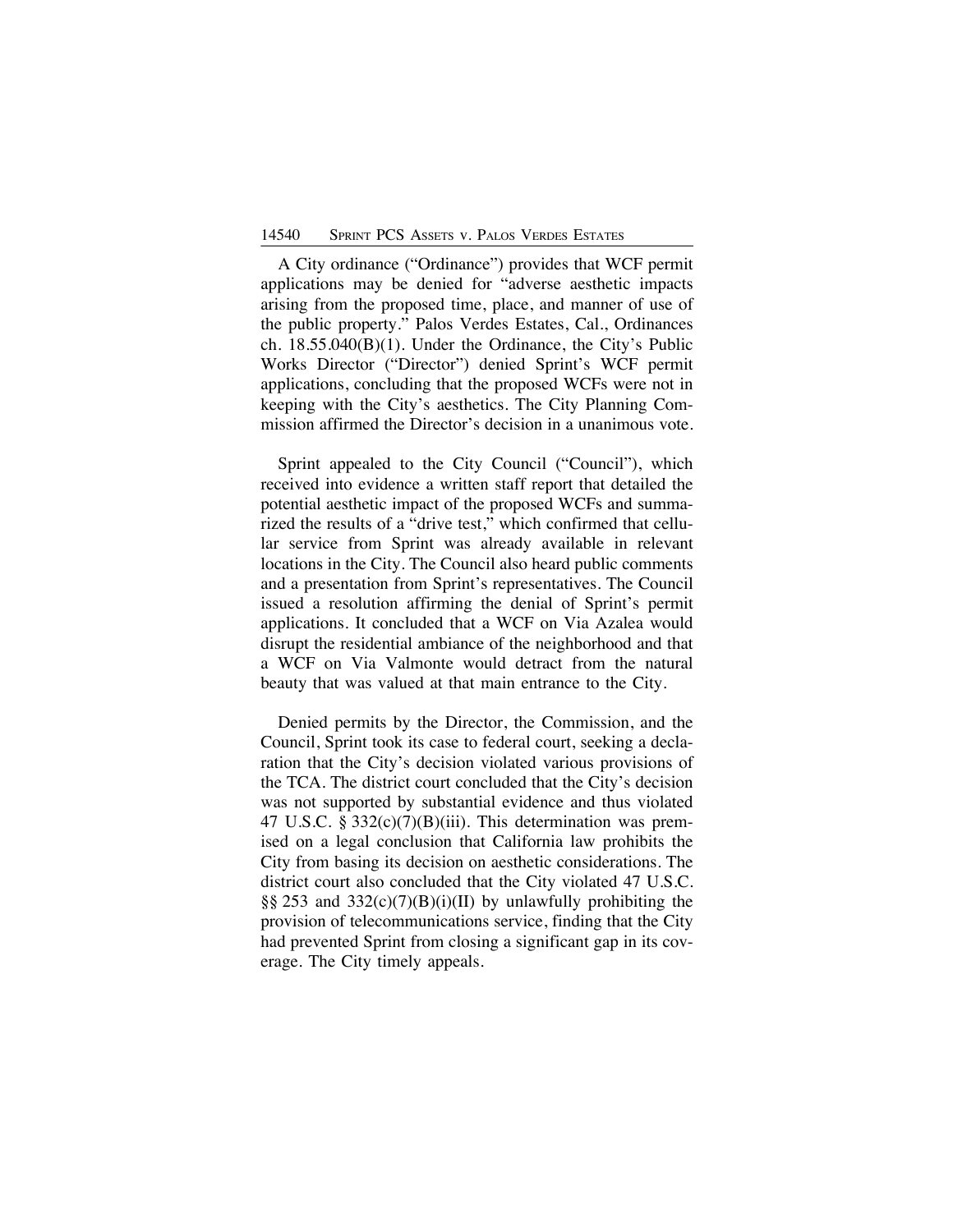# **II. JURISDICTION AND STANDARD OF REVIEW**

The district court exercised jurisdiction pursuant to 28 U.S.C. § 1331. We have jurisdiction pursuant to 28 U.S.C. § 1291. "We review summary judgment de novo." *Nelson v. City of Davis*, 571 F.3d 924, 927 (9th Cir. 2009) (citation omitted). Summary judgment is appropriate only if the pleadings, the discovery, disclosure materials on file, and affidavits show that there is no genuine dispute as to any material fact and that the moving party is entitled to judgment as a matter of law. Fed. R. Civ. P. 56(c). All justifiable factual inferences must be drawn in the City's favor, and we must reverse the grant of summary judgment if any rational trier of fact could resolve a material factual issue in the City's favor. *See Nelson*, 571 F.3d at 927.

# **III. DISCUSSION**

The tension between technological advancement and community aesthetics is nothing new. In an 1889 book that would become a classic in city planning literature, Vienna's Camillo Sitte lamented:

[T]here still remains the question as to whether it is really necessary to purchase these [technological] advantages at the tremendous price of abandoning all artistic beauty in the layout of cities. The innate conflict between the picturesque and the practical cannot be eliminated merely by talking about it; it will always be present as something intrinsic to the very nature of things.

Camillo Sitte, City Planning According to Artistic Principles 110 (Rudolph Wittkower ed., Random House 1965) (1889).

The TCA attempts to reconcile this "innate conflict." On the one hand, the statute is intended to "encourage the rapid deployment of new telecommunications technologies." Pub.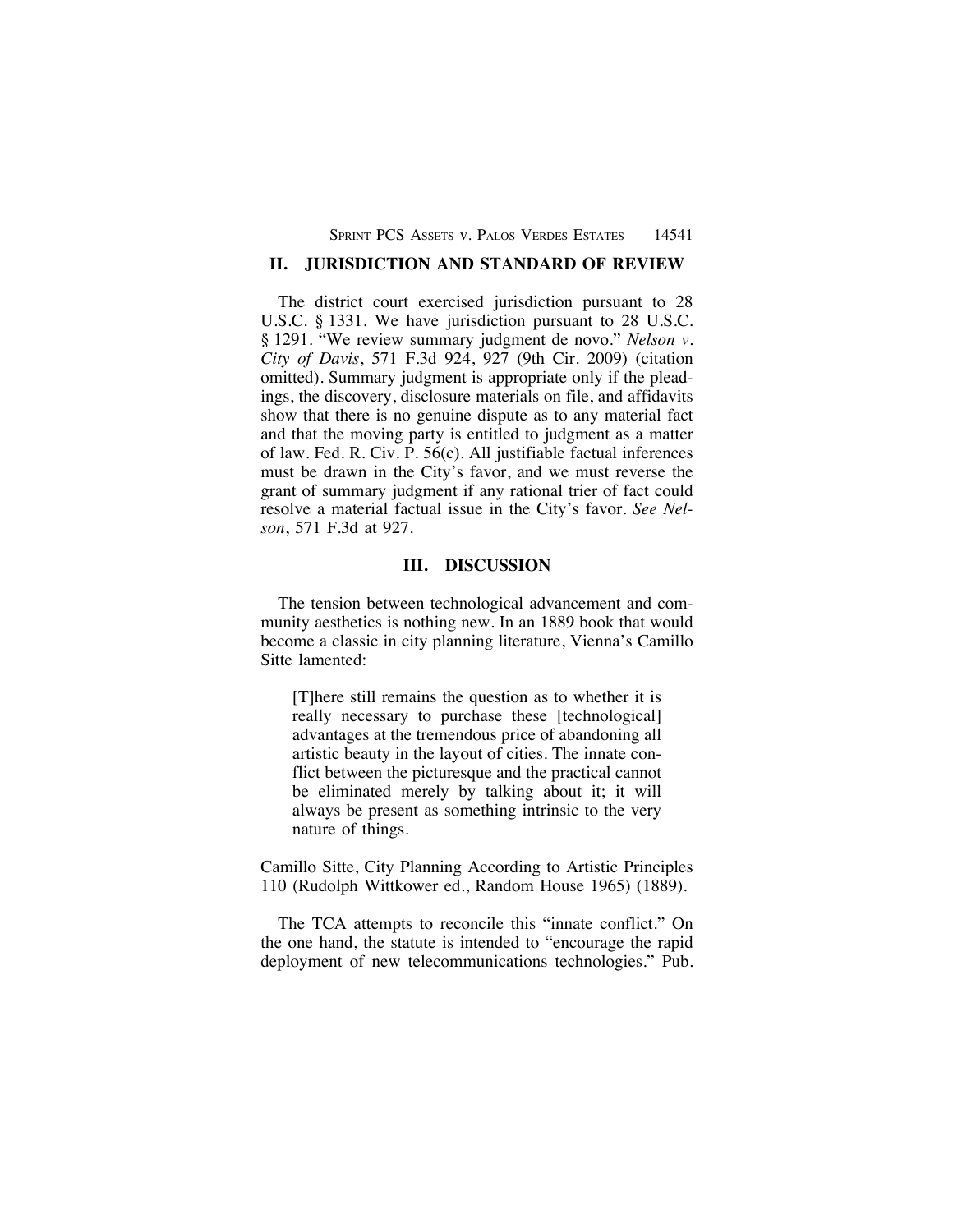L. No. 104-104, 110 Stat. 56. On the other hand, it seeks "to preserve the authority of State and local governments over zoning and land use matters." *T-Mobile USA, Inc. v. City of Anacortes*, 572 F.3d 987, 992 (9th Cir. 2009) (citation omitted). The TCA seeks a balance by placing certain limitations on localities' control over the construction and modification of WCFs. *See* 47 U.S.C. §§ 253(a), 332(c)(7)(B). This appeal involves a challenge to the district court's conclusion that the City exceeded those limitations.

### **A. Section 332(c)(7)(B)(iii)**

**[1]** One of the limitations that the TCA places upon local governments is that "[a]ny decision . . . to deny a request to place, construct, or modify personal wireless service facilities shall be in writing and supported by substantial evidence contained in a written record." 47 U.S.C. §  $332(c)(7)(B)(iii)$ . As we have explained, "The upshot is simple: this Court may not overturn the [City's] decision on 'substantial evidence' grounds if that decision is authorized by applicable local regulations and supported by a reasonable amount of evidence." *MetroPCS, Inc. v. City & County of S.F.*, 400 F.3d 715, 725 (9th Cir. 2005).**<sup>1</sup>** Thus, we must determine (1) whether the City's decision was authorized by local law and, if it was, (2) whether it was supported by a reasonable amount of evidence. Both requirements are satisfied here.

#### *1. The City's decision was authorized by local law.*

"[W]e must take applicable state and local regulations as we find them and evaluate the City decision's evidentiary

**<sup>1</sup>** The district court did not have the benefit of our decision in *MetroPCS* when it issued its order granting Sprint summary judgment on its claims under 47 U.S.C. §§ 253 and  $332(c)(7)(B)(iii)$ . Indeed, there has been considerable development in this area of the law since the district court resolved Sprint's motion. *See, e.g., Sprint Telephony PCS, L.P. v. County of San Diego*, 543 F.3d 571 (9th Cir. 2008); *City of Anacortes*, 572 F.3d at 987.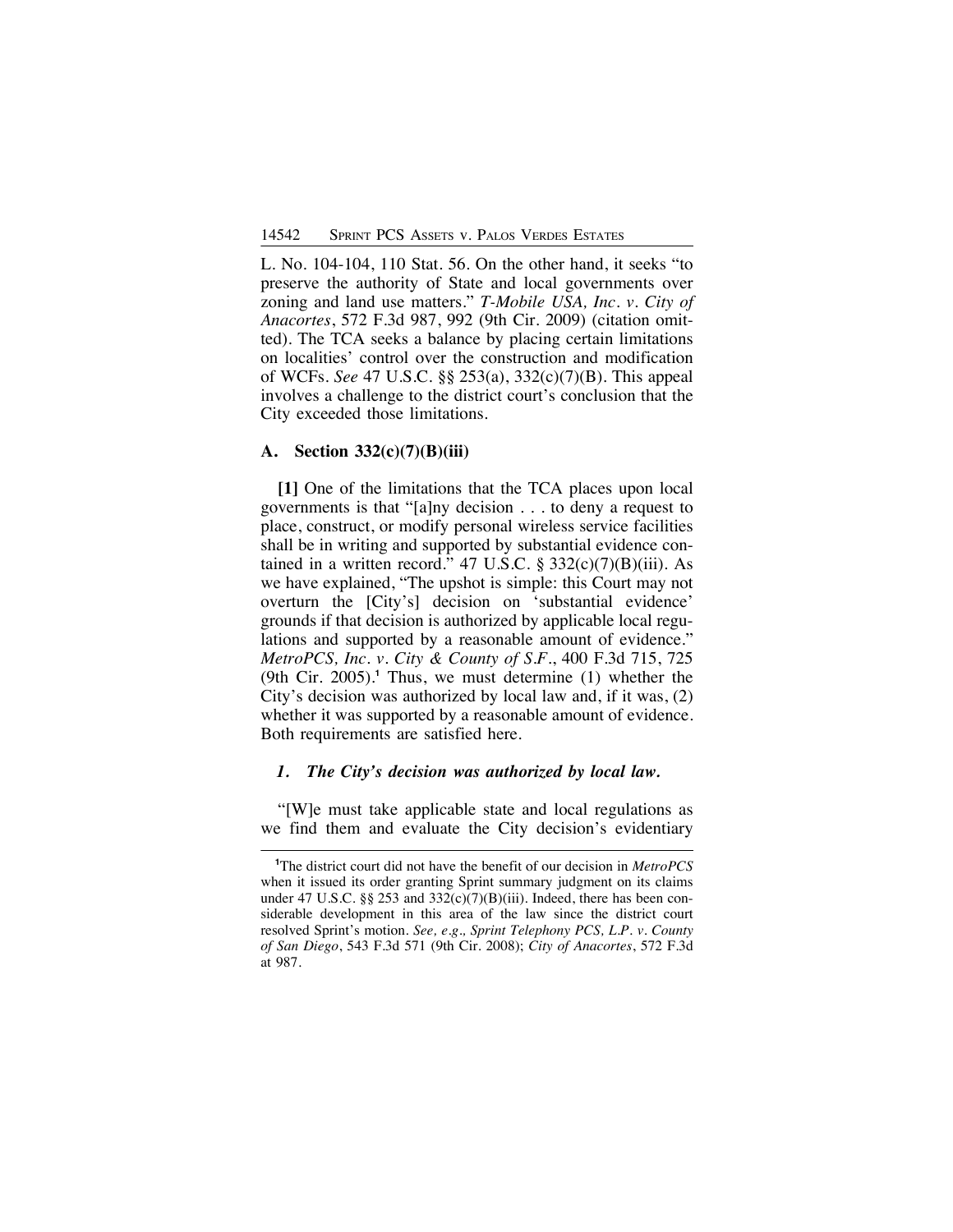support (or lack thereof) relative to those regulations." *MetroPCS*, 400 F.3d at 724. As noted above, the Ordinance authorizes the denial of WCF permit applications on aesthetic grounds. Also relevant for our purposes is the California Public Utilities Code ("PUC"), which provides telecommunications companies with a right to construct WCFs "in such manner and at such points as not to incommode the public use of the road or highway," Cal. Pub. Util. Code § 7901, and states that "municipalities shall have the right to exercise reasonable control as to the time, place, and manner in which roads, highways, and waterways are accessed." *Id*. § 7901.1. The district court erred in concluding that the City's consideration of aesthetics was invalid under the PUC.**<sup>2</sup>** The California Constitution gives the City the authority to regulate local aesthetics, and neither PUC § 7901 nor PUC § 7901.1 divests it of that authority.

<sup>&</sup>lt;sup>2</sup>During the pendency of this appeal, pursuant to Cal. R. Ct. 8.548(a), we requested that the California Supreme Court decide whether PUC §§ 7901 and 7901.1 permit public entities to regulate the placement of telephone equipment in public rights-of-way on aesthetic grounds. The California Supreme Court denied our request, concluding that a decision on that issue may not be determinative in these federal proceedings. Accordingly, the task now before us is to predict how the California Supreme Court would resolve the issue. *See Giles v. Gen. Motors Acceptance Corp*., 494 F.3d 865, 872 (9th Cir. 2007). We may look to the state's intermediate appellate courts for guidance. *Id.* While the question of whether California's municipalities have the power to consider aesthetics in deciding whether to grant WCF permit applications has been addressed by us and the California Courts of Appeals, it has not been resolved in a published opinion on which we may rely. *See Sprint PCS Assets, L.L.C. v. City of La Cañada Flintridge*, 182 Fed. Appx. 688, 690-91 (9th Cir. 2006) (city may not consider aesthetics); *Sprint Telephony PCS v. County of San Diego*, 44 Cal. Rptr. 3d 754, 764-66 (Cal. Ct. App. 2006) (city may consider aesthetics) *superseded by* 143 P.3d 654 (Cal. 2006); *see also* 9th Cir. R. 36-3 (unpublished dispositions are not precedent); Cal. R. Ct. 8.1115 (no citation or reliance on unpublished opinions).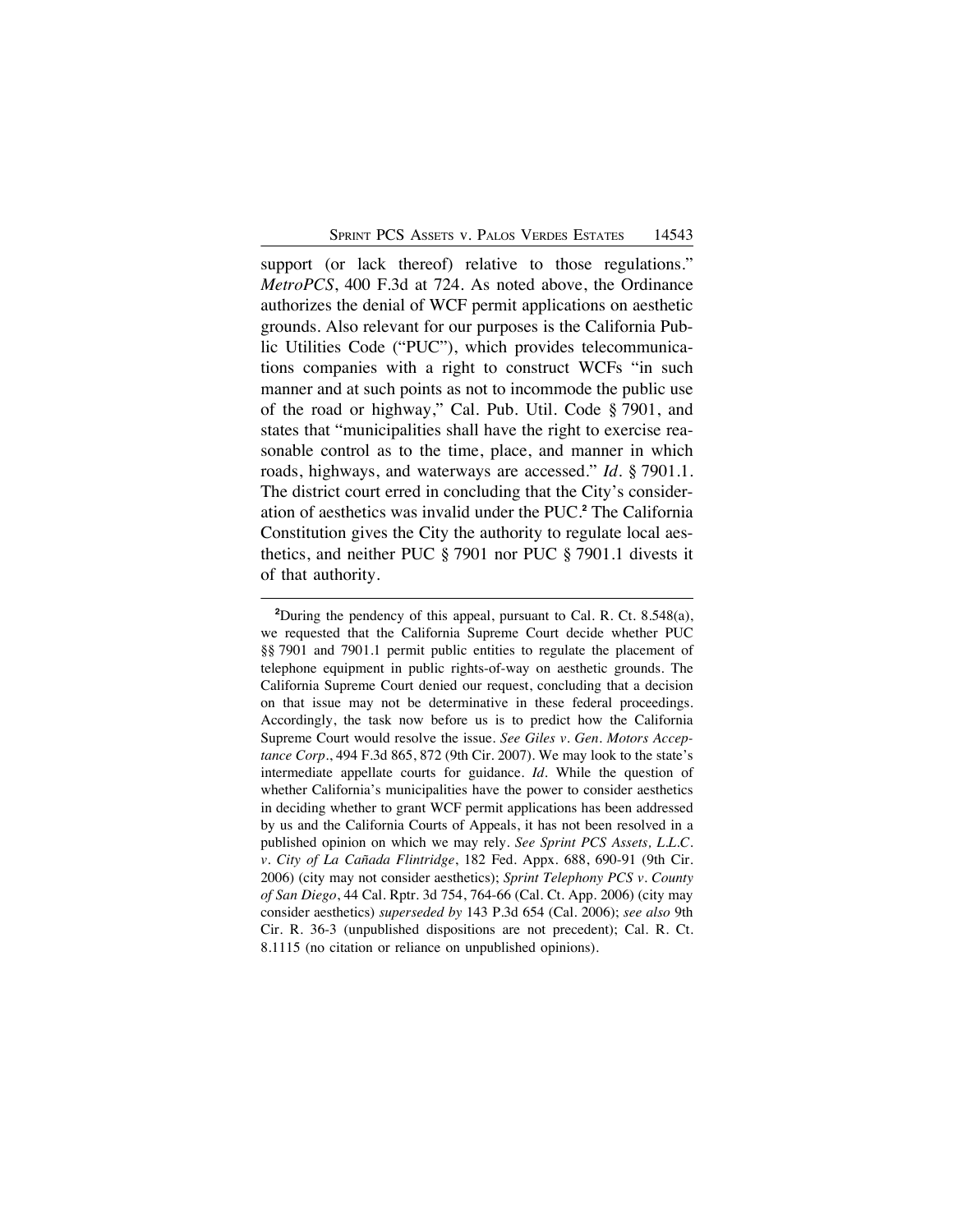#### *i. California's Constitution*

**[2]** The California Constitution authorizes local governments to "make and enforce within [their] limits all local, police, sanitary, and other ordinances and regulations not in conflict with general laws." Cal. Const. art. XI, § 7. California's Supreme Court has explained that a " 'city's police power under this provision can be applied only within its own territory and is subject to displacement by general state law but otherwise is as broad as the police power exercisable by the Legislature itself.' " *Fisher v. City of Berkeley*, 693 P.2d 261, 271 (Cal. 1984) (quoting *Birkenfeld v. City of Berkeley*, 550 P.2d 1001, 1009 (Cal. 1976)); *see also Conn. Indem. Co. v. Super. Ct. of San Joaquin County*, 3 P.3d 868, 872 (Cal. 2000) (state constitution provides city with "general authority to exercise broad police powers"). There is no question that the City's authority to regulate aesthetics is contained within this broad constitutional grant of power. *See Landgate, Inc. v. Cal. Coastal Comm'n*, 953 P.2d 1188, 1198 (Cal. 1998) (aesthetic preservation is "unquestionably [a] legitimate government purpose[ ]"); *Ehrlich v. City of Culver City*, 911 P.2d 429, 450 (Cal. 1996) ("[A]esthetic conditions have long been held to be valid exercises of the city's traditional police power.").

Thus, the threshold issue is not, as Sprint argues and the district court apparently believed, whether the PUC authorizes the City to consider aesthetics in deciding whether to grant a WCF permit application, but is instead whether the PUC divests the City of its constitutional power to do so.**<sup>3</sup>** There-

<sup>&</sup>lt;sup>3</sup>Sprint urges us to approach the question differently, relying on language from *Western Union Tel. Co. v. Hopkins*, 116 P. 557 (Cal. 1911), that

<sup>[</sup>i]t is universally recognized that the state in its sovereign capacity has the original right to control all public streets and highways, and that except in so far as that control is relinquished to municipalities by the state, either by provision of the state consti-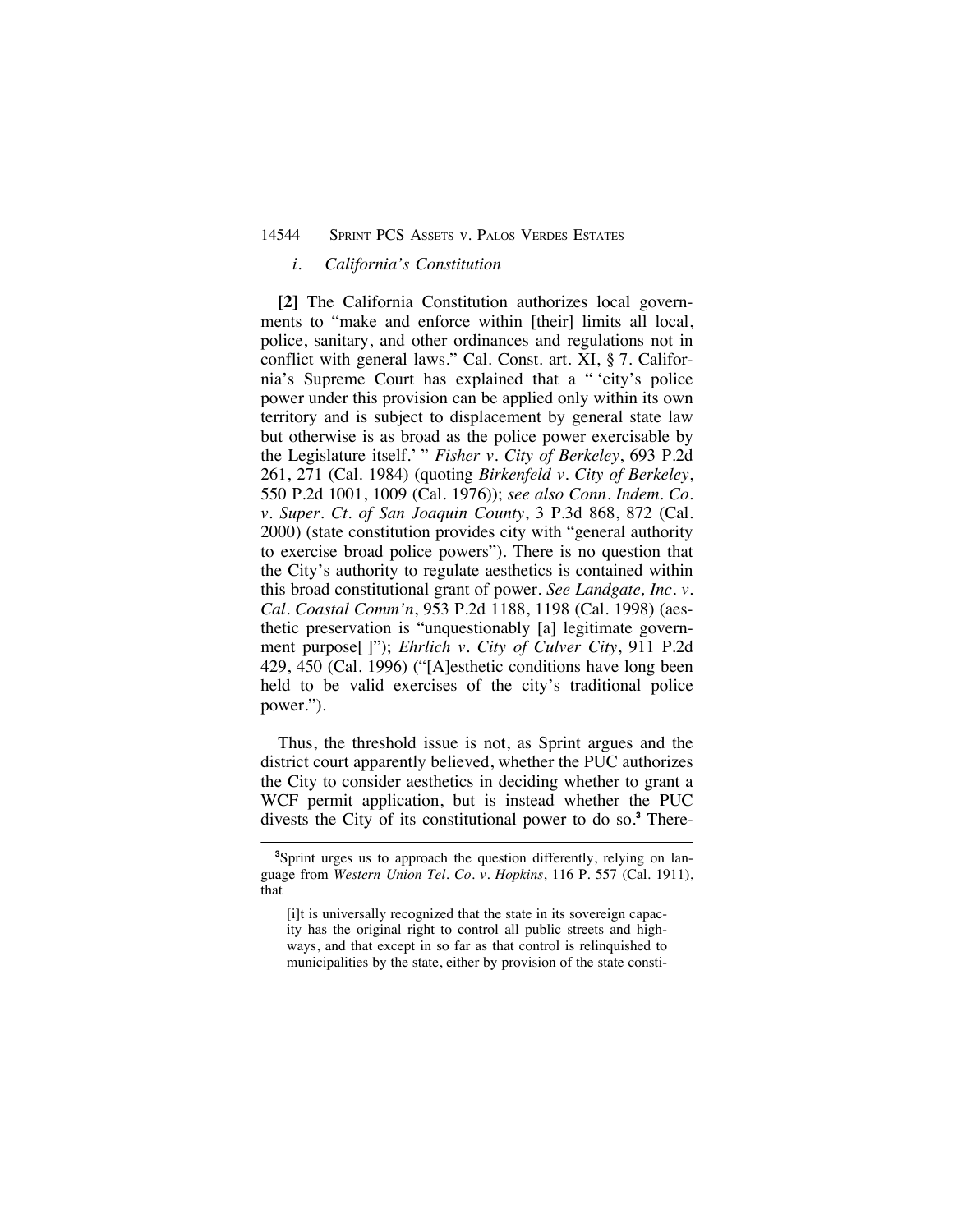fore, the question actually before us is whether the City's consideration of aesthetics is "in conflict with general laws." Cal. Const. art. XI, § 7. "A conflict exists if the local legislation duplicates, contradicts, or enters an area fully occupied by . . . legislative implication." *Action Apartment Ass'n, Inc. v. City of Santa Monica*, 163 P.3d 89, 96 (Cal. 2007) (citation and quotation omitted). "Local legislation is contradictory to general law when it is inimical thereto." *Id.* (citation and quotation omitted). Absent a specific legislative indication to the contrary, we presume that there is no conflict where the local government regulates an area over which it has traditionally exercised control. *See id.* Sprint has the burden of demonstrating that a conflict exists. *See id*. We conclude that neither PUC § 7901 nor PUC § 7901.1 conflicts with the City's default power to deny a WCF permit application for aesthetic reasons.

*ii. PUC § 7901*

**[3]** The City's consideration of aesthetics in denying Sprint's WCF permit applications comports with PUC § 7901,

tution or by legislative act not inconsistent with the Constitution, it remains with the state legislature.

*Id.* at 562. The defect in Sprint's argument is that it contemplates a relinquishment of state sovereignty through statute only, thus turning a blind eye to the constitutional grant of power contained in Cal. Const. art. XI, § 7. Our observation that the City possesses constitutionally based police powers over aesthetics is entirely consistent with the *Hopkins* court's recognition that the utility companies' right to construct telegraph facilities remained subject to "the lawful exercise by the city of such rights in regard to such use as it has under the police power." *Hopkins*, 116 P. at 563; *see also id.* at 562 (city retains power to do "such things in regard to the streets and the use thereof as were justified in the legitimate exercise of the police power"); *see also Pac. Tel. & Tel. Co. v. City & County of S.F.*, 336 P.2d 514, 519 (Cal. 1959) (telephone franchise is a matter of state concern but city still controls the particular location and manner in which public utility facilities are constructed in the streets). The *Hopkins* court refrained from articulating the scope of the city's police powers because, unlike in this appeal, that was "a question in no way involved in [the] case." *Hopkins*, 116 P. at 562-63.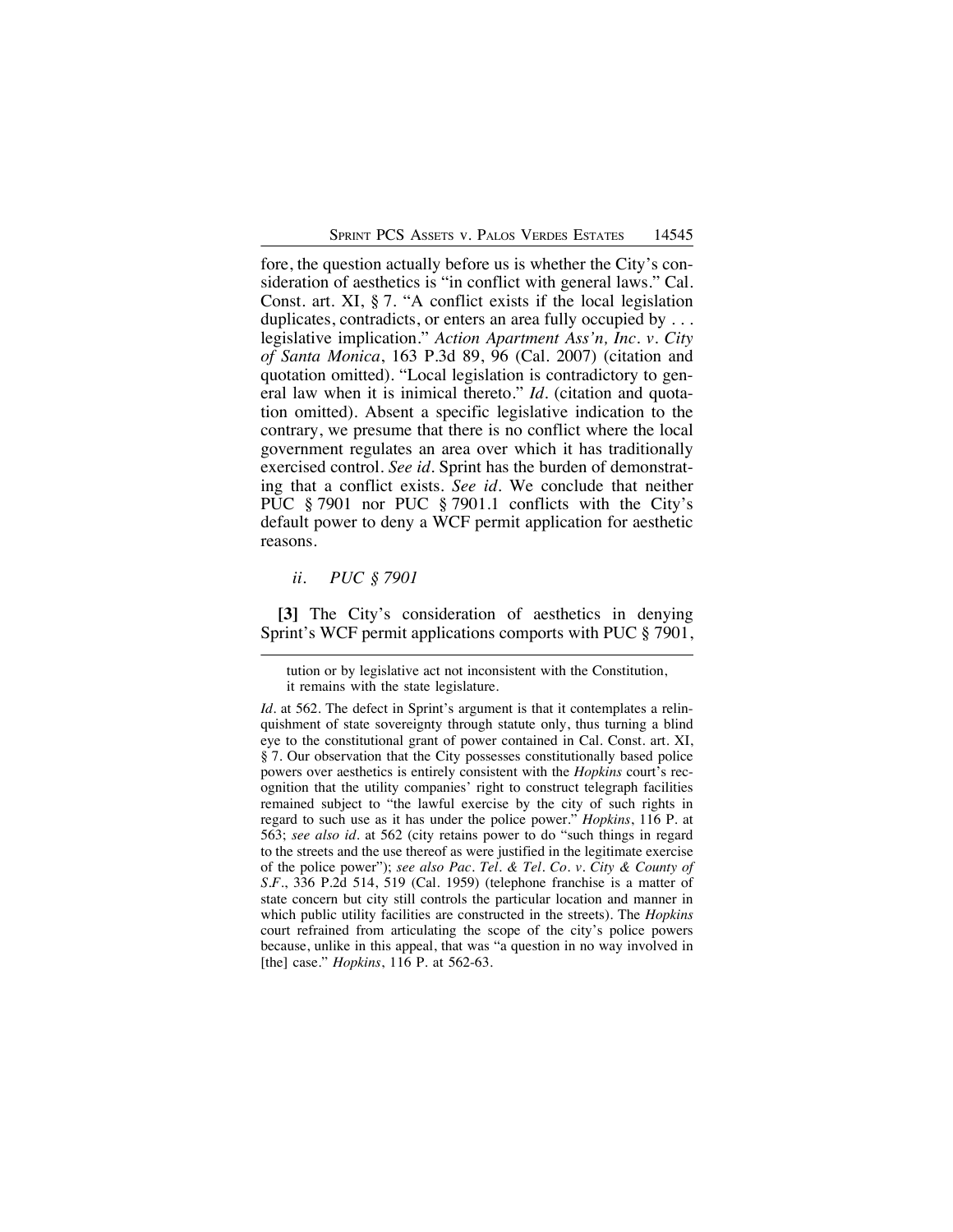which provides telecommunications companies with a right to construct WCFs "in such manner and at such points as not to incommode the public use of the road or highway." Cal. Pub. Util. Code § 7901. To "incommode" the public use is to "subject [it] to inconvenience or discomfort; to trouble, annoy, molest, embarrass, inconvenience" or "[t]o affect with inconvenience, to hinder, impede, obstruct (an action, etc.)." 7 The Oxford English Dictionary 806 (2d ed. 1989); *see also* Webster's New Collegiate Dictionary 610 (9th ed. 1983) ("To give inconvenience or distress to."). The experience of traveling along a picturesque street is different from the experience of traveling through the shadows of a WCF, and we see nothing exceptional in the City's determination that the former is less discomforting, less troubling, less annoying, and less distressing than the latter. After all, travel is often as much about the journey as it is about the destination.

The absence of a conflict between the City's consideration of aesthetics and PUC § 7901 becomes even more apparent when one recognizes that the "public use" of the rights-ofway is not limited to travel. It is a widely accepted principle of urban planning that streets may be employed to serve important social, expressive, and aesthetic functions. *See* Ray Gindroz, *City Life and New Urbanism*, 29 Fordham Urb. L.J. 1419, 1428 (2002) ("A primary task of all urban architecture and landscape design is the physical definition of streets and public spaces as places of shared use."); Kevin Lynch, The Image of the City 4 (1960) ("A vivid and integrated physical setting, capable of producing a sharp image, plays a social role as well. It can furnish the raw material for the symbols and collective memories of group communication."); Camillo Sitte, City Planning According to Artistic Principles 111-12 (Rudolph Wittkower ed., Random House 1965) (1889) ("One must keep in mind that city planning in particular must allow full and complete participation to art, because it is this type of artistic endeavor, above all, that affects formatively every day and every hour of the great mass of the population  $\dots$ ."). As Congress and the California Legislature have recognized,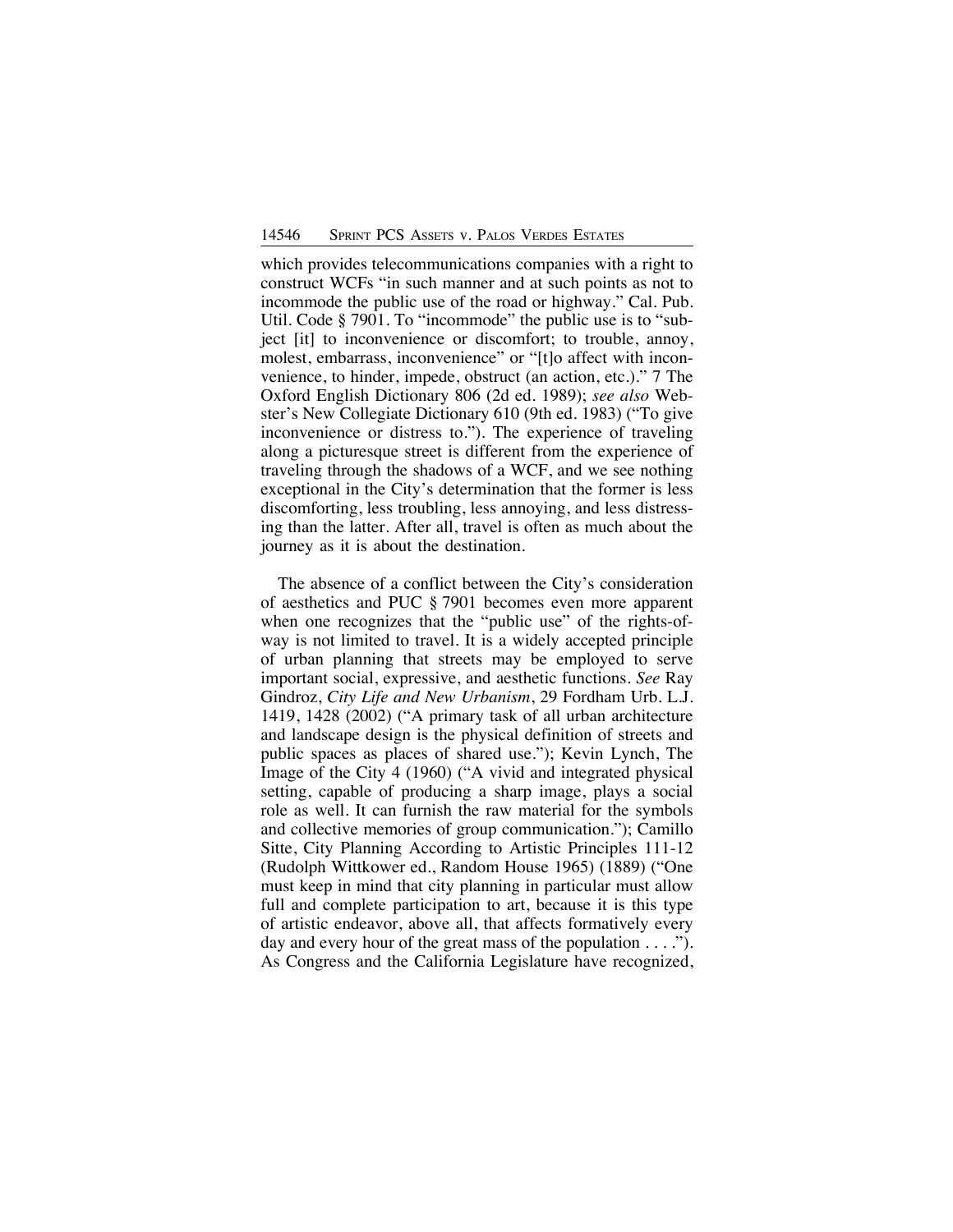the "public use" of the roads might also encompass recreational functions. *See, e.g.*, Cal. Pub. Util. Code § 320 (burying of power lines along scenic highways); 23 U.S.C. § 131(a) (regulation of billboards near highways necessary "to promote . . . recreational value of public travel . . . and to preserve natural beauty").

These urban planning principles are applied in the City, where the public rights-of-way are the visual fabric from which neighborhoods are made. For example, the City's staff report explains that Via Valmonte, which is adorned with an historic stone wall and borders a park, is "cherished for its rural character, and valued for its natural, unspoiled appearance, rich with native vegetation." Meanwhile, Via Azalea is described as "an attractive streetscape" that creates a residential ambiance. That the "public use" of these rights-of-way encompasses more than just transit is perhaps most apparent from residents' letters to the Director, which explained that they "moved to Palos Verdes for its [a]esthetics" and that they "count on this city to protect [its] unique beauty with the abundance of trees, the absence of sidewalks, even the lack of street lighting."

**[4]** Thus, there is no conflict between the City's consideration of aesthetics in deciding to deny a WCF permit application and PUC § 7901's statement that telecommunications companies may construct WCFs that do not incommode the public use of the rights-of-way.

*iii. PUC § 7901.1*

**[5]** Nor does the City's consideration of aesthetics conflict with PUC § 7901.1's statement that "municipalities shall have the right to exercise reasonable control as to the time, place, and manner in which roads, highways, and waterways are accessed." Cal. Pub. Util. Code § 7901.1. That provision was added to the PUC in 1995 to "bolster the cities' abilities with regard to construction management and to send a message to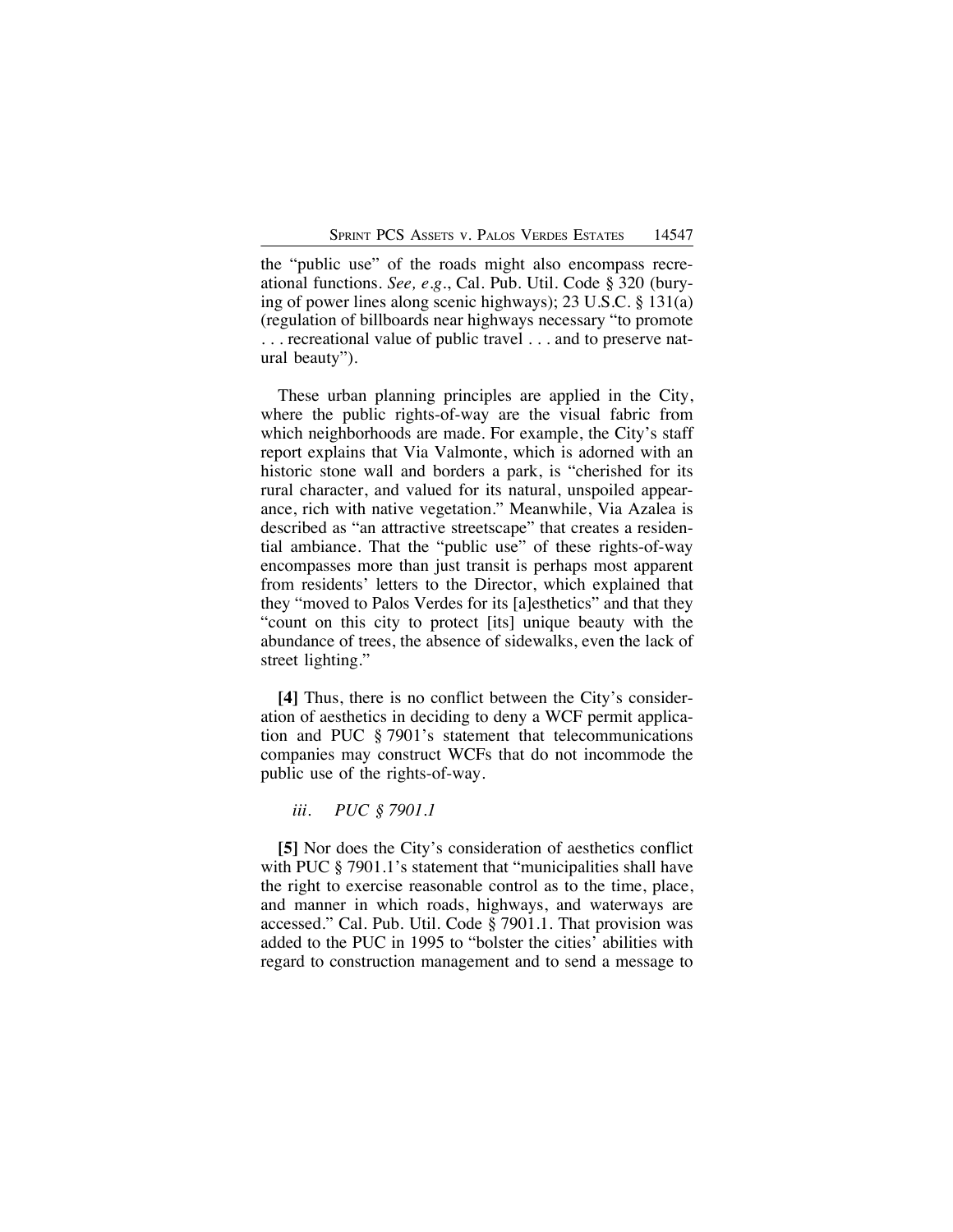telephone corporations that cities have authority to manage their construction, without jeopardizing the telephone corporations' statewide franchise." S. Comm. on Energy, Utilities, and Commerce, Analysis of S.B. 621, Reg. Sess., at 5728 (Cal. 1995); *see also id*. ("[I]ntent of this bill is to provide the cities with some control over their streets.").**<sup>4</sup>** If the preexisting language of PUC § 7901 did not divest cities of the authority to consider aesthetics in denying WCF construction permits, then, a fortiori, neither does the langauge of PUC § 7901.1, which only "bolsters" cities' control.

**[6]** Aesthetic regulations are "time, place, and manner" regulations,**<sup>5</sup>** and the California Legislature's use of the phrase "are accessed" in PUC § 7901.1 does not change that conclusion in this context. Sprint argues that the "time, place and manner" in which the rights-of-way "are accessed" can refer only to when, where, and how telecommunications service providers gain entry to the public rights-of-way. We do not disagree. However, a company can "access" a city's rights-ofway in both aesthetically benign and aesthetically offensive ways. It is certainly within a city's authority to permit the former and not the latter.**<sup>6</sup>**

**6** Our conclusion that the language of PUC § 7901.1 does not conflict with the City's consideration of aesthetics in denying WCF permit appli-

**<sup>4</sup>** We cite the legislative history only to put the statute in its historical context; we do not rely upon it to discern the statute's meaning.

**<sup>5</sup>** In the First Amendment context, California courts have recognized that governments' aesthetic-based regulations fall within the rubric of "time, place, and manner" regulations. *See, e.g.*, *Showing Animals Respect & Kindness v. City of W. Hollywood*, 83 Cal. Rptr. 3d 134, 141 (Ct. App. 2008) (ordinance with declared purpose of improving city aesthetics was valid time, place, and manner regulation); *Union of Needletrades, AFL-CIO v. Super. Ct. of L.A. County*, 65 Cal. Rptr. 2d 838, 850-51 (Ct. App. 1997) (requirement that leaflets comport with mall's general aesthetics constituted valid time, place, and manner regulation). We see no principled basis on which to distinguish aesthetic "time, place, and manner" regulations in the First Amendment context from aesthetic "time, place, and manner" regulations in the context of PUC § 7901.1.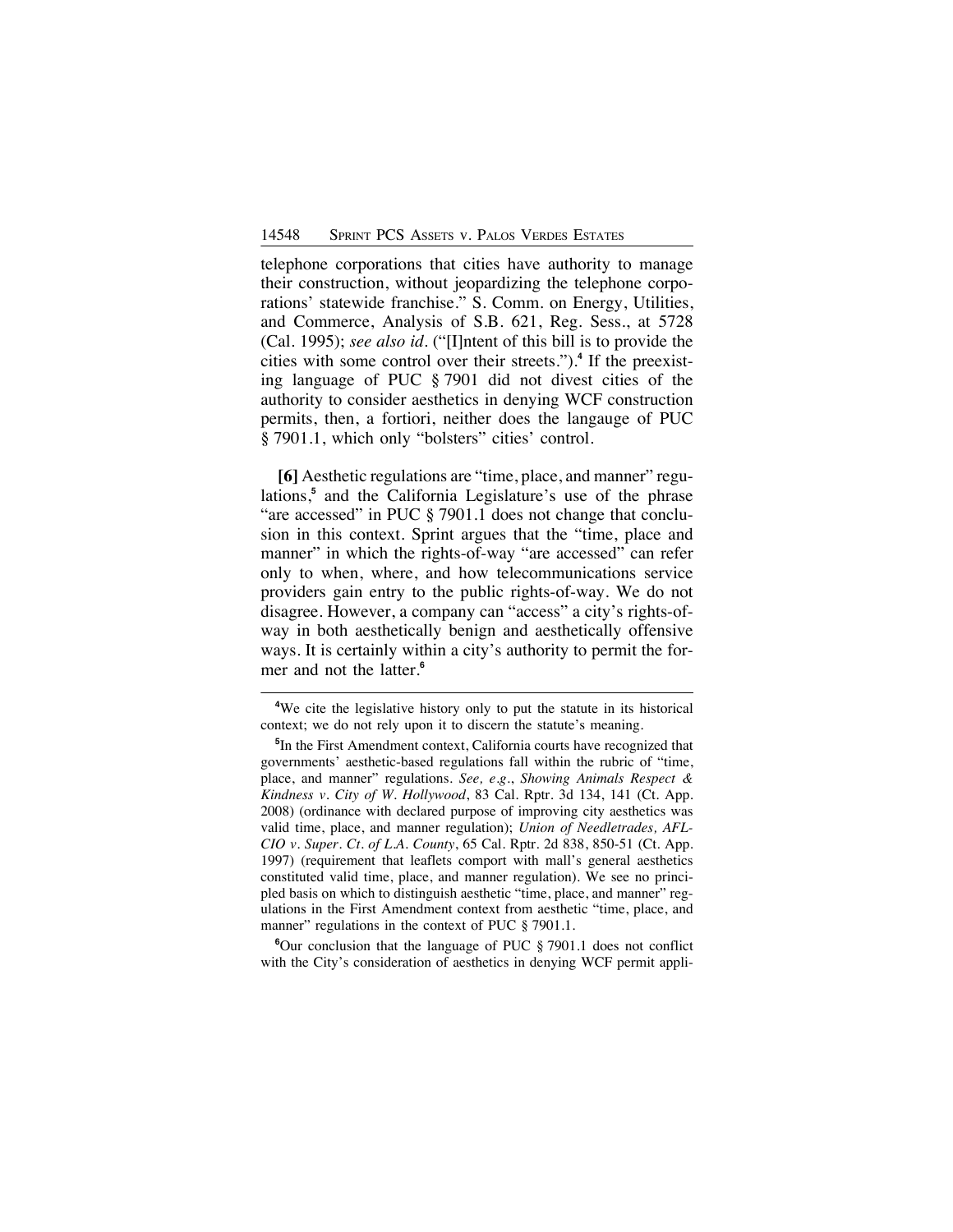**[7]** Our interpretation of California law is consistent with the outcome in *City of Anacortes*, in which we rejected a § 332(c)(7)(B)(iii) challenge to a city's denial of a WCF permit application that was based on many of the same aesthetic considerations at issue here. *City of Anacortes*, 572 F.3d at 994-95. There, the city determined that the proposed WCF would have "a commercial appearance and would detract from the residential character and appearance of the surrounding neighborhood"; that it "would not be compatible with the character and appearance of the existing development"; and that it would "negatively impact the views" of residents. *Id.* at 989-90. We noted that the city ordinance governing permit applications required the city to consider such factors as the height of the tower and its proximity to residential structures, the nature of uses of nearby properties, the surrounding topography, and the surrounding tree coverage and foliage. *Id*. at 994. We stated that "[w]e, and other courts, have held that these are legitimate concerns for a locality." *Id.* (citing *T-Mobile Cent., LLC v. United Gov't of Wyandotte County, Kan. City*, 546 F.3d 1299, 1312 (10th Cir. 2008); *Cellular*

cations is supported by the California Legislature's use of materially identical language in the California Coastal Act, which provides that:

The public access policies of this article shall be implemented in a manner that takes into account the need to regulate the time, place, and manner of public access depending on the facts and circumstances in each case including, but not limited to . . . [t]he need to provide for the management of access areas so as to protect . . . the aesthetic values of the area by providing for the collection of litter.

Cal. Pub. Res. Code § 30214(a)(4). If Sprint's narrow interpretation of PUC § 7901.1 were correct, it would follow that, in the California Coastal Act, the Legislature explicitly stated that the need to regulate the time, place, and manner of access depends on the need to protect aesthetic values, but that, in PUC § 7901.1, the Legislature meant to say that control over the time, place, and manner of access excluded control over aesthetics. We see no reason to ascribe this inconsistency to the California Legislature, however.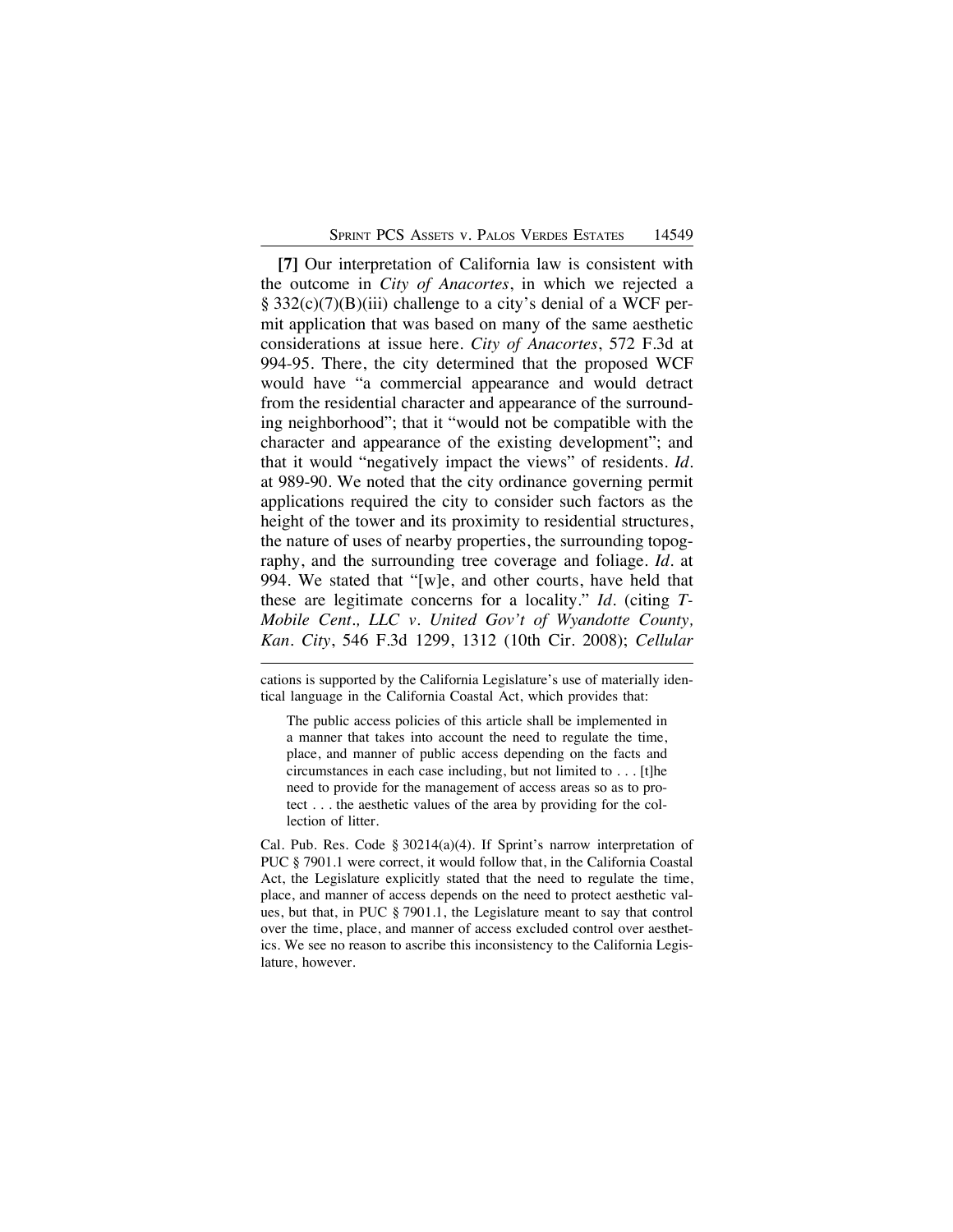*Tel. Co. v. Town of Oyster Bay*, 166 F.3d 490, 494 (2d Cir. 1999)). What was implicit in our decision in *City of Anacortes* we make explicit now: California law does not prohibit local governments from taking into account aesthetic considerations in deciding whether to permit the development of WCFs within their jurisdictions.

Sprint warns that this conclusion will allow municipalities to run roughshod over WCF permit applications simply by invoking aesthetic concerns. However, our decision in no way relieves municipalities of the constraints imposed upon them by the TCA. A city that invokes aesthetics as a basis for a WCF permit denial is required to produce substantial evidence to support its decision, and, even if it makes that showing, its decision is nevertheless invalid if it operates as a prohibition on the provision of wireless service in violation of 47 U.S.C. §  $332(c)(7)(B)(i)(II)$ . Nor does our decision constitute a judgment on the merits of the City's decision in this case. Our function is not to determine whether the City's denial of Sprint's permit applications was a proper weighing of all the benefits (e.g., economic opportunities, improved service, public safety) and costs (e.g., the ability of residents to enjoy their community) of the proposal, but is instead to determine whether the City violated any provision of the TCA in so doing.

# *2. The City's decision was supported by such relevant evidence that a reasonable mind might accept as adequate.*

**[8]** "[W]hile the term 'substantial evidence' is not statutorily defined in the Act, the legislative history of the TCA explicitly states, and courts have accordingly held, that this language is meant to trigger 'the traditional standard used for judicial review of agency decisions.' " *MetroPCS*, 400 F.3d at 723 (quoting H.R. Conf. Rep. No. 104-458, at 208 (1996)). A municipality's decision that is valid under local law will be upheld under the TCA's "substantial evidence" requirement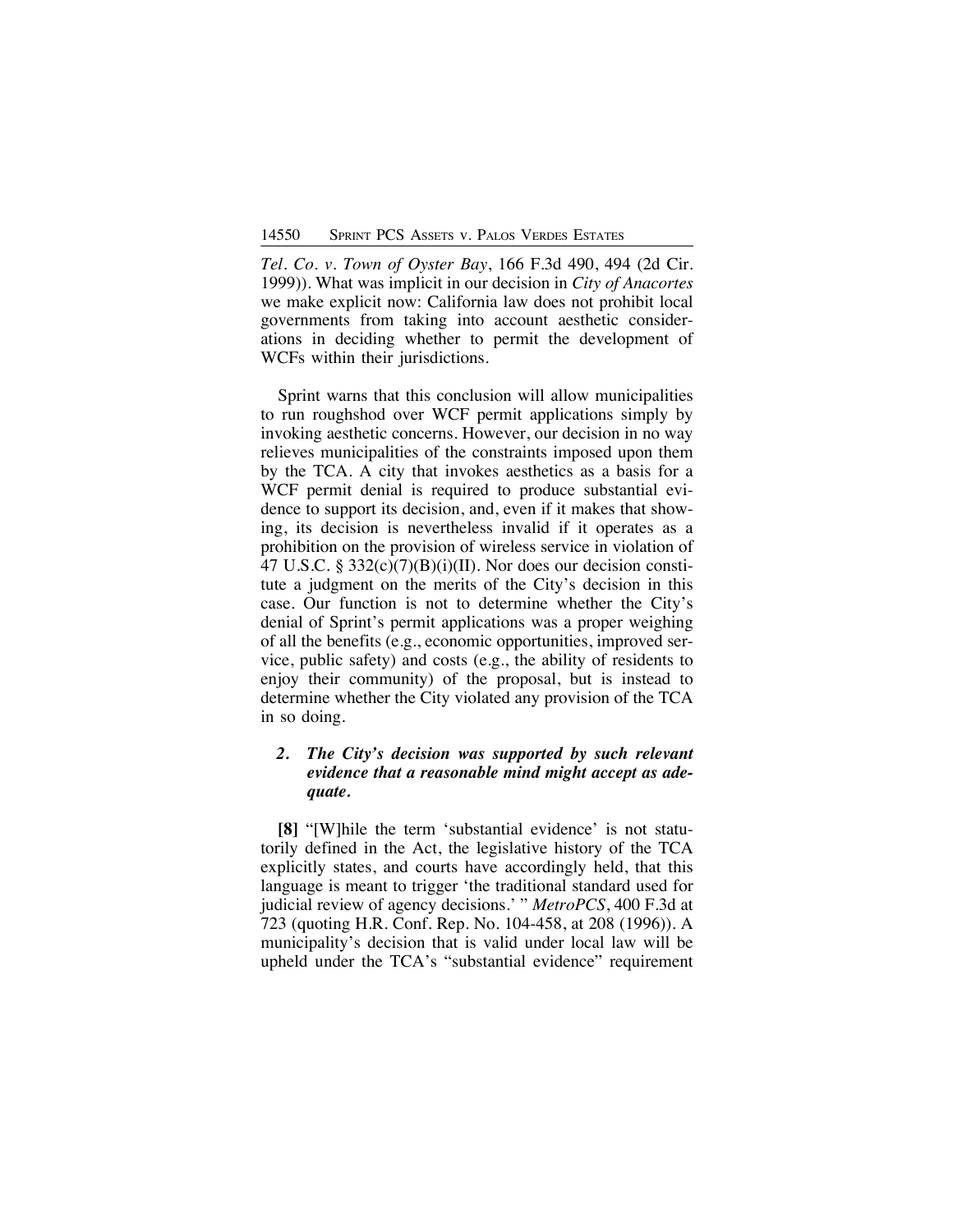where it is supported by " 'such relevant evidence as a reasonable mind might accept as adequate to support a conclusion.' " *Id*. at 725 (quoting *Town of Oyster Bay*, 166 F.3d at 494).

**[9]** The City's finding that the proposed WCFs would adversely affect its aesthetic makeup easily satisfies this standard. The Council reviewed propagation maps and mock-ups of the proposed WCFs and a report that detailed the aesthetic values at stake. It had the benefit of public comments and an oral presentation from Sprint's personnel. From the entirety of the evidence, one could reasonably determine, as the City did, that the Via Azalea WCF would detract from the residential character of the neighborhood and that the Via Valmonte WCF would not be in keeping with the appearance of that main entrance to the City. Consequently, we find that the City's decision was supported by substantial evidence, and we reverse the district court.

#### **B. Section 332(c)(7)(B)(i)(II)**

**[10]** The TCA provides that a locality's denial of a WCF permit application "shall not prohibit or have the effect of prohibiting the provision of personal wireless services." 47 U.S.C. §  $332(c)(7)(B)(i)(II)$ . "[A] locality can run afoul of the TCA's 'effective prohibition' clause if it prevents a wireless provider from closing a 'significant gap' in service coverage." *MetroPCS*, 400 F.3d at 731.**<sup>7</sup>** The "effective prohibition" inquiry "involves a two-pronged analysis requiring (1) the showing of a 'significant gap' in service coverage and (2) some inquiry into the feasibility of alternative facilities or site locations."**<sup>8</sup>** *Id*. at 731. Because we conclude that Sprint has

<sup>&</sup>lt;sup>7</sup>We focus on the "effective prohibition" clause because the City has not adopted a "general ban" on wireless services. *See MetroPCS*, 400 F.3d at 731. To the contrary, the City's ordinance contemplates the construction of WCFs, and the City has repeatedly granted permits for WCF construction in the past.

<sup>&</sup>lt;sup>8</sup>We have adopted the "multiple provider rule," which focuses the "significant gap" inquiry on the issue of whether a particular provider is pre-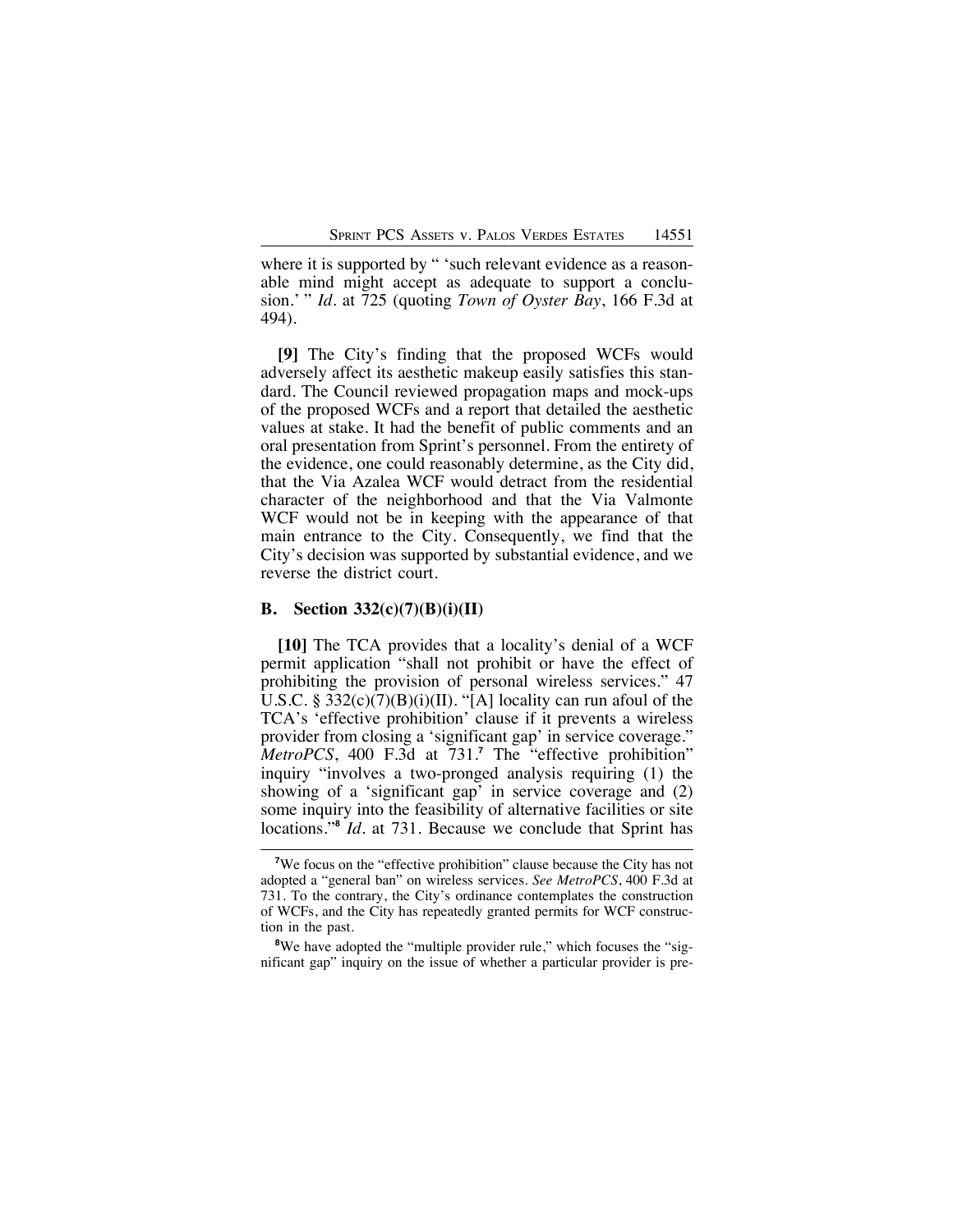not shown the existence of a significant gap as a matter of law, we do not reach the second element of the analysis.

The district court's legal conclusion that Sprint established the existence of a "significant gap" rests on two purportedly undisputed facts: (1) "[w]ithout either facility, [Sprint's] network will contain significant gaps in coverage" and (2) existing wireless coverage in the City was "based on obsolete facilities needing replacement." These factual findings were insufficient to support summary judgment because they were disputed in the record below.

### *1. Significance of the Gap*

" '[S]ignificant gap' determinations are extremely factspecific inquiries that defy any bright-line legal rule." *Id.* at 733. Yet Sprint and the district court take a bare-bones approach to this inquiry. The district court simply declared, as a matter of fact and fiat, that there was "a significant gap" in Sprint's coverage in the City. Sprint defends this factual finding on appeal, arguing that its presentation of radio frequency propagation maps was sufficient to establish a "significant gap" in coverage. We disagree.

Sprint's documentation stated that the proposed WCFs would provide "good coverage" for .2 to .4 miles in various directions. However, it remains far from clear whether these estimates were relative to the coverage available from existing WCFs or to the coverage that would be available if there were no WCFs at all (i.e., if the existing WCFs were removed). In any event, that there was a "gap" in coverage is certainly not sufficient to establish that there was a "significant gap" in coverage. *See id.* at 733 n.10 ("[T]he relevant service gap

vented from filling a significant gap in its own service coverage; the availability of wireless service from other providers in the area is irrelevant for purposes of this analysis. *MetroPCS*, 400 F.3d at 733.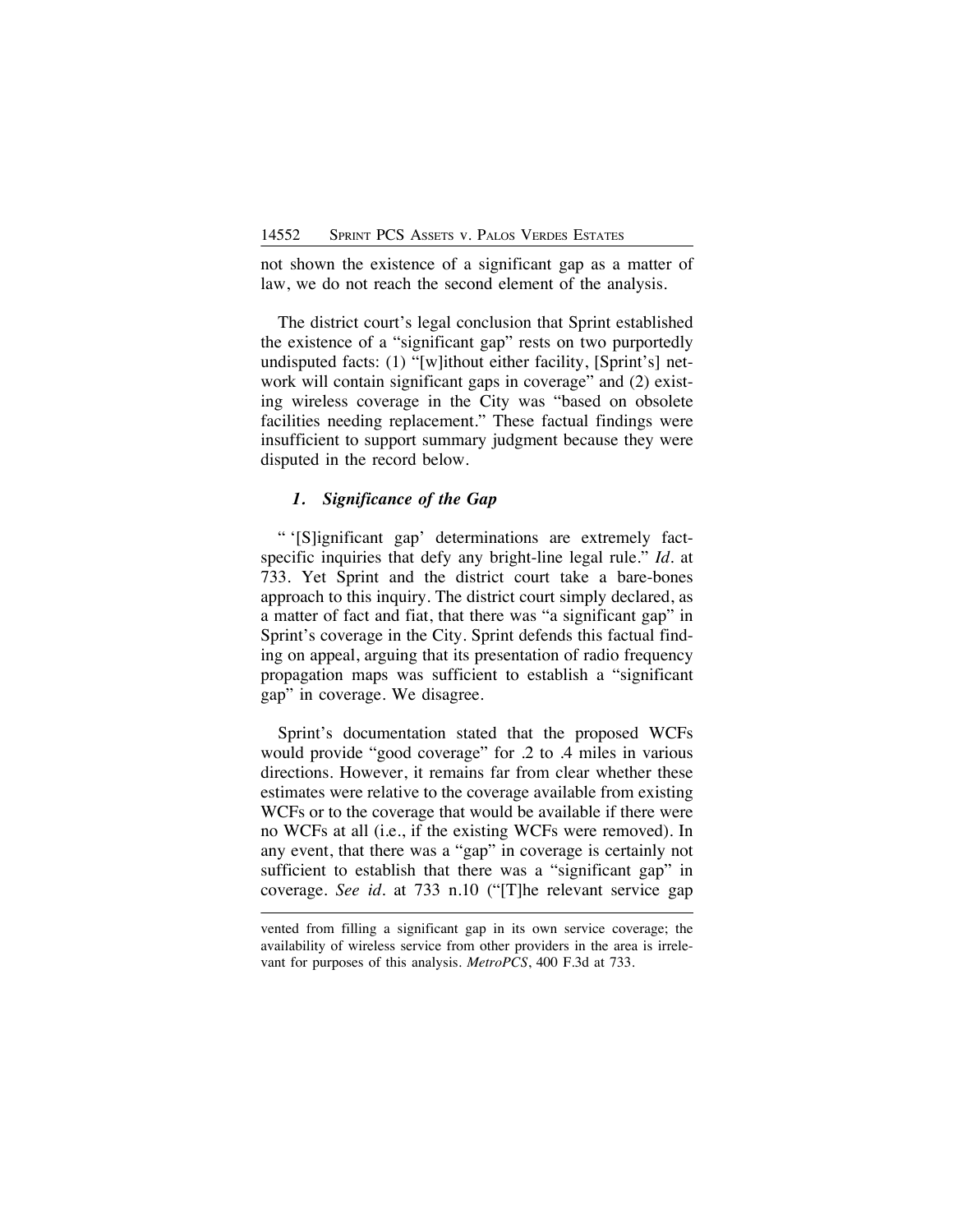must be truly 'significant . . . .' "); *id.* at 733 ("The TCA does not guarantee wireless service providers coverage free of small 'dead spots . . . .'").

**[11]** The district court found that there was a "gap" in Sprint's coverage but failed to analyze its legal significance. District courts have considered a wide range of contextspecific factors in assessing the significance of alleged gaps. *See, e.g., Cellular Tel. Co. v. Zoning Bd. of Adjustment of the Borough of Ho-Ho-Kus*, 197 F.3d 64, 70 n.2 (3d Cir. 1999) (whether gap affected significant commuter highway or railway); *Powertel/Atlanta, Inc. v. City of Clarkston*, No. 1:05- CV-3068, 2007 WL 2258720, at \*6 (N.D. Ga. Aug. 3, 2007) (assessing the "nature and character of that area or the number of potential users in that area who may be affected by the alleged lack of service"); *Voice Stream PCS I, LLC v. City of Hillsboro*, 301 F. Supp. 2d 1251, 1261 (D. Or. 2004) (whether facilities were needed to improve weak signals or to fill a complete void in coverage); *Nextel Partners, Inc. v. Town of Amherst*, 251 F. Supp. 2d 1187, 1196 (W.D.N.Y. 2003) (gap covers well traveled roads on which customers lack roaming capabilities); *Am. Cellular Network Co., LLC v. Upper Dublin Twp.*, 203 F. Supp. 2d 383, 390-91 (E.D. Pa. 2002) (considering "drive tests"); *Sprint Spectrum, L.P. v. Town of Ogunquit*, 175 F. Supp. 2d 77, 90 (D. Me. 2001) (whether gap affects commercial district); *APT Minneapolis, Inc. v. Stillwater Twp.*, No. 00-2500, 2001 WL 1640069, at \*2-3 (D. Minn. June 22, 2001) (whether gap poses public safety risk). Here, the district court said nothing about the gap from which it could have determined its relative significance (i.e., whether preventing its closure was tantamount to a prohibition on telecommunications service), nor did Sprint's counsel offer any support for a conclusion that the gap was significant.**<sup>9</sup>**

**<sup>9</sup>** During oral argument, Sprint's counsel was unable to explain satisfactorily on what basis the district court found that the gap was significant. He acknowledged that there was a dispute as to the significance of the gap in Sprint's coverage within the City, and he even conceded that he had seen nothing in the record that led him to believe that the matter was uncontested.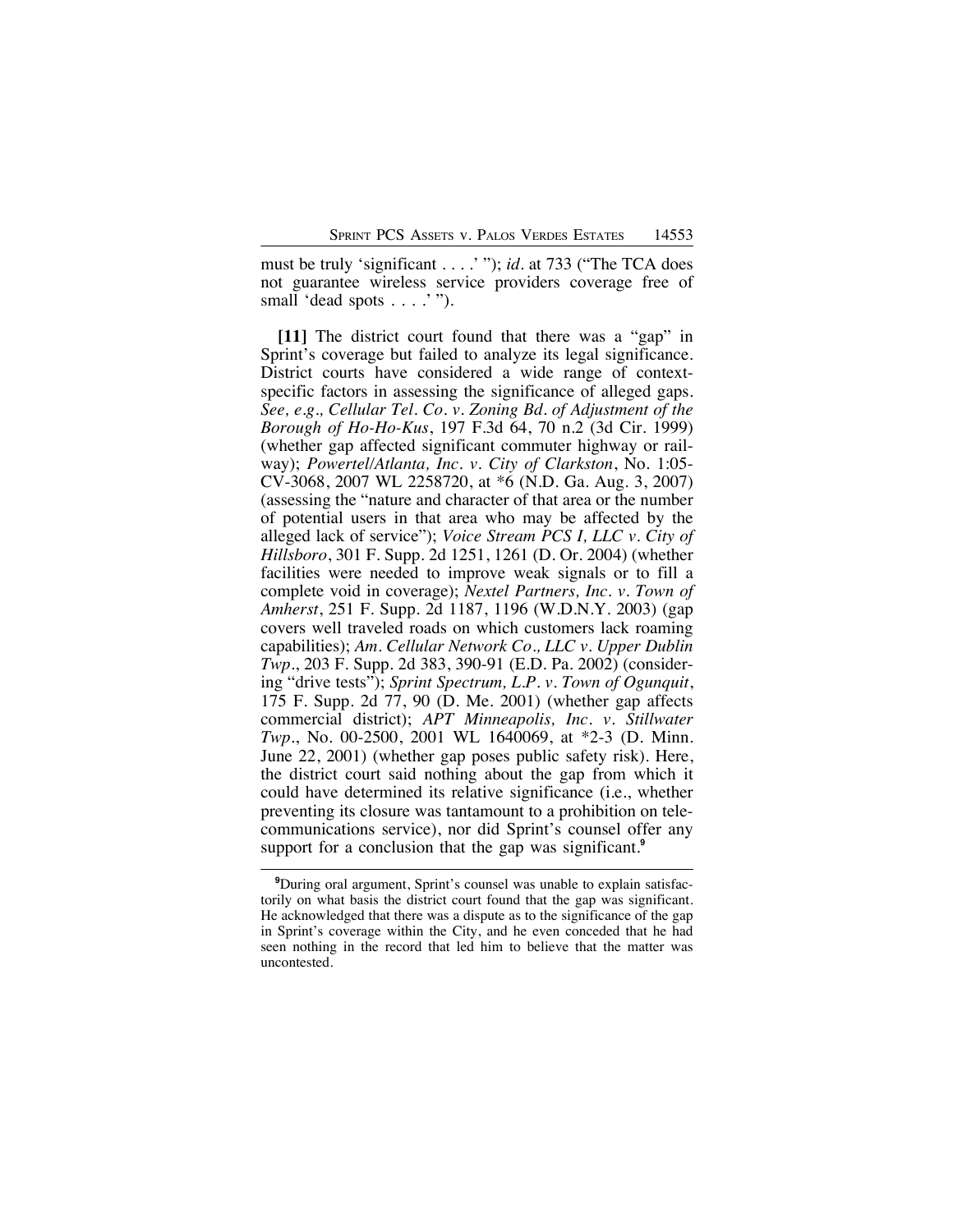## *2. Obsolescence of Existing WCF Network*

We need not decide whether the TCA's anti-prohibition language even covers situations, like that presented here, in which a telecommunications service provider seeks to replace existing WCFs, as contrasted with the more typical situation in which the provider seeks to construct new WCFs. It is sufficient to note that the record does not establish the obsolescence of the old facilities as a matter of uncontested fact. Sprint's representatives not only failed to explain why the existing facilities were no longer usable, but they actually undermined that position by pointing out that those facilities were currently serving some four thousand residents and acknowledging at the public hearing that Sprint service was generally available in the City. Residents' comments at the public hearing and the drive test results contained in the staff report submitted to the Council further illustrate that Sprint's existing network was, at the very least, functional. Consequently, we reverse the grant of summary judgment in Sprint's favor on its  $\S 332(c)(7)(B)(i)(II)$  "effective prohibition" claim.

### **C. Section 253**

The district court also concluded that the City's ordinance was "preempted by the Supremacy Clause, insofar as it conflicts with section 253(a) of the Telecom Act." However, due to intervening changes in the law, this Supremacy Clause claim is no longer viable. *See Sprint Telephony PCS, L.P. v. County of San Diego*, 543 F.3d 571, 578 (9th Cir. 2008) (en banc) (overruling *City of Auburn v. Qwest Corp.*, 260 F.3d 1160 (9th Cir. 2001), and holding that "a plaintiff suing a municipality under section 253(a) must show actual or effective prohibition, rather than the mere possibility of prohibition" (citation omitted)); *see also City of Anacortes*, 572 F.3d at 993. Moreover, we need not decide whether § 253 contemplates "as applied" challenges. Insofar as Sprint seeks to advance an "as applied" challenge under § 253, we conclude,